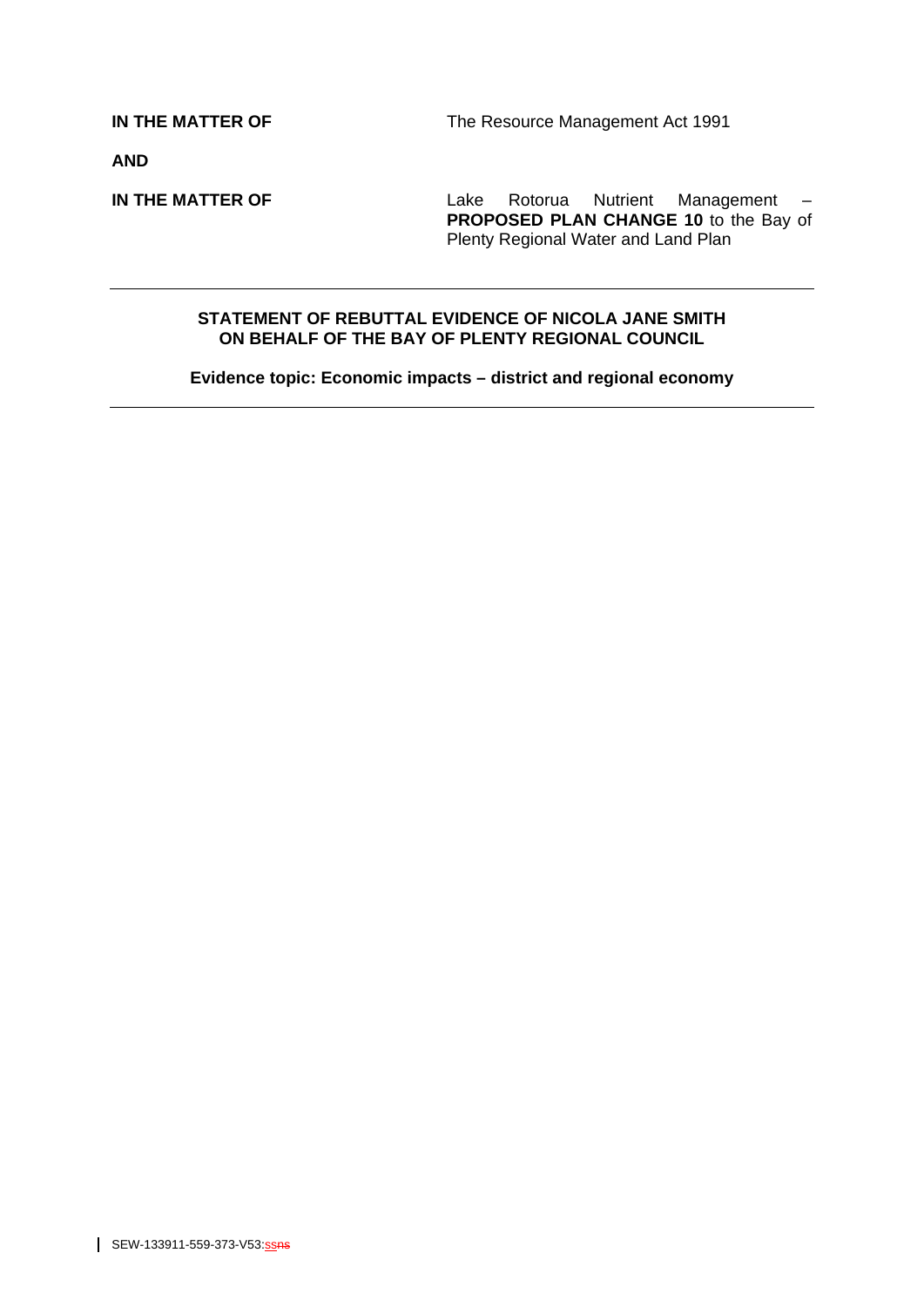# **Qualifications and experience**

1. My full name is Nicola Jane Smith. My qualifications, experience and commitment to comply with the Environment Court's Practice Note 2014 are set out in paragraphs 1-7 of my evidence in chief dated 12 January 2017.

## **Scope of evidence**

- 2. Since preparing my evidence in chief I have reviewed the evidence provided by Philip Mark Osborne on behalf of Rotorua Lakes Council. I have also reviewed other evidence insofar as these raise economic matters.
- 3. In my rebuttal evidence I respond to matters raised in the evidence of Mr Osborne. I note that I do not intend to respond to every point raised in Mr Osborne's evidence, but I have focused on what I consider to be the central issues. Where I have not responded on other issues that does not mean that I necessarily agree with Mr Osborne's evidence on those issues.
- 4. In Mr Osborne's evidence he states "[t]he approach adopted by BOPRC for the allocation of nitrogen rights plays a pivotal role in the economics of both efficient resource allocation and equity (emphasis added). These issues are both directly related to the economic costs and benefits assessment directed in section 32 of the RMA and the principles established by BOPRC in evaluating the PC10 options (and identified in the ME 2015 report as guiding the assessment of economic impacts)."<sup>1</sup>
- 5. Mr Osborne's evidence is also structured around distinguishing two alternative types of allocation mechanisms open to Bay of Plenty Regional Council (BOPRC). These are termed the 'natural capital' and 'grandparenting' approaches. He categorises the sector averages allocation mechanism chosen by BOPRC in Plan Change 10 (PC10) as a grandparenting approach.
- 6. In summary Mr Osborne's argument is that the natural capital approach is preferable to grandparenting because it produces better outcomes in terms of equity and efficiency. In my rebuttal evidence I address this argument by providing some brief comments on his categorisation of allocation mechanisms, and then discussing the concepts of equity and efficiency in the context of the allocation mechanisms.

 $\overline{a}$ <sup>1</sup> Evidence of Philip Osborne at [30].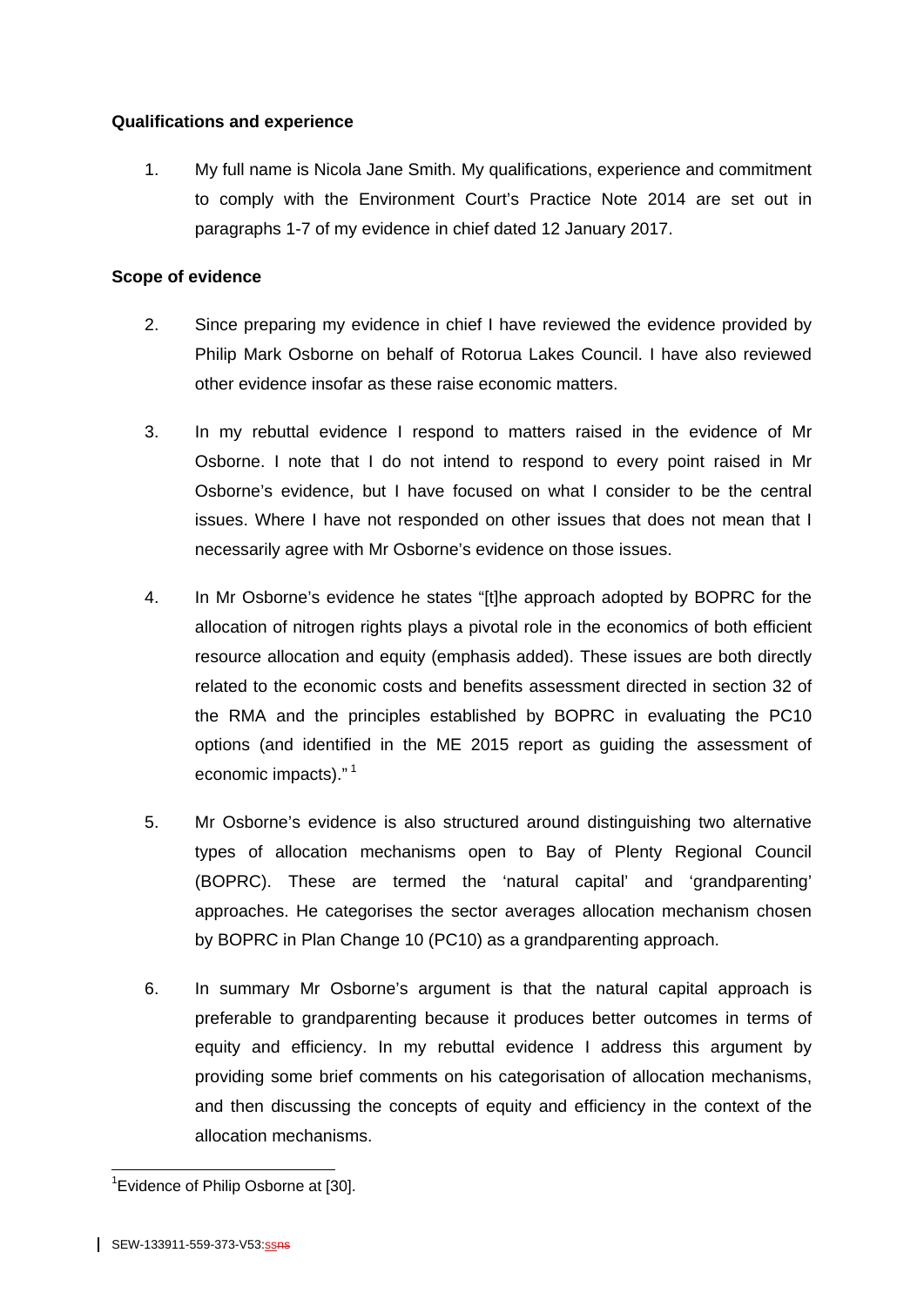### **Nitrogen Allocation Mechanisms**

- 7. The grandparenting- and natural capital-based approaches might be considered as two alternative mechanisms for property right allocation. This does not mean, however, that a package of rules for nitrogen allocation must be either one or the other. Rather, we can think of a spectrum of different approaches. Although the sector range allocation mechanism set out in PC10 might be considered to sit at the grandparenting end of the spectrum, it is not entirely a grandparenting-based approach. Land uses that, as a whole, have higher current nitrogen loads will receive higher initial allocations. The sector ranges recognise the variability in farms and farming, even in the same sector. However, individual land owners with nitrogen losses outside of sector norms do not receive a higher allocation just because their current loads are high.
- 8. Conversely the Horizons One Plan (which has been described in the evidence of James Britton Fuller, para 28-31) can be considered as an example of a more natural capital-based approach to nutrient allocation. However the rules in this plan also have a grandparenting aspect. Specifically regulations controlling intensive farming in some zones are different depending on whether the activity is new or existing.

# **Equity**

- 9. Mr Osborne states that, in his opinion, the adopted approach to nitrogen allocation utilised by PC10, which as explained he terms the 'grandparenting' approach, raises significant concerns in terms of fairness or equity. He also states at that "[w]hile the ME 2015 report addresses the potential sector equities it does not address nor assess the level of impact on underdeveloped land".<sup>2</sup>
- 10. Specifically Mr Osborne argues that the approach adopted by BOPRC significantly disadvantages property owners of underdeveloped land<sup>3</sup> and he also identifies Maori land owners as among those most disproportionally impacted in a negative way by  $PC10<sup>4</sup>$  My summary of his reasoning is that inequity occurs because parties that have not historically had the time, willingness or capital resources to develop their land are disproportionally penalised in that they will not be awarded the same level of nitrogen discharge rights as other land owners who

 2 Ibid [32],[39]. 3 Ibid [40].

 $4$ lbid at [43]-[44].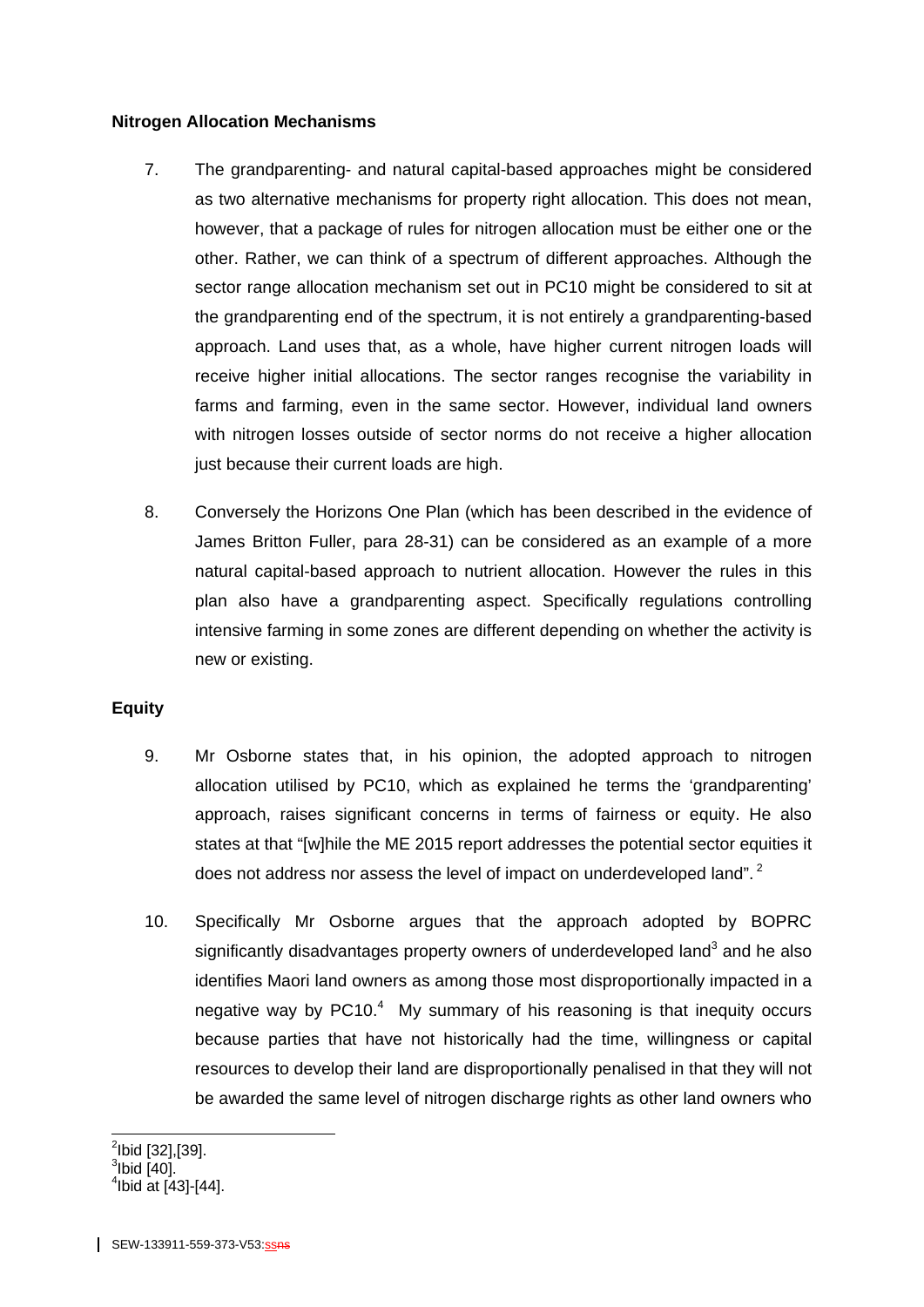have undertaken land development. Furthermore, by allocating higher nitrogen discharge rights to activities that currently produce higher nitrogen discharges, the allocation method potentially favours higher polluting activities.

- 11. I am in agreement with Mr Osborne where he states that "whichever allocative approach is finally adopted in PC10, the costs and benefits will not be evenly distributed".<sup>5</sup> This is important because it means that by implication, we cannot expect that a policy or allocation mechanism can ever be devised that will not result in some inequitable results. While economic evidence can help inform decision makers of the way in which impacts will be distributed according to different policy options, ultimately the question of how costs (and benefits) should best be allocated among members of society is a normative or value-based question. Such decisions are made by balancing equity considerations against a range of other values and objectives sought to be achieved, and by considering the way in which different policy options can practically be applied and enforced.
- 12. My economic modelling and analysis undertaken for BOPRC provided some information on the distribution of economic impacts by describing the distribution of value added and employment impacts among different economic industries under three different allocation scenarios. Additionally BOPRC received a report by Telfer Young (2014) on land values in the Rotorua area and Lake Rotorua catchment. The evidence in chief and rebuttal evidence by Sandra Barns provides further information on equity considerations that were taken into account in the selection of the allocation mechanism.
- 13. When considering equity it is important that consideration is given, in addition to the points set out by Mr Osborne, to existing capital investments. In the Lake Rotorua catchment landowners have, over many years, made decisions to invest resources in land development, machinery, buildings and other physical capital to allow for different types of production activities to be achieved. Many types of physical capital have a long life-time, and thus much of the investment existing in the Lake Rotorua catchment was made in a regulatory context prior to the Regional Water and Land Plan. Clearly all land development/capital investments were made without knowledge of the specific rules contained without PC10.
- 14. The costs of a rule that limits the land uses or activities are greater the more the land has been developed with physical capital investments. Essentially this is

 5 Ibid at [48].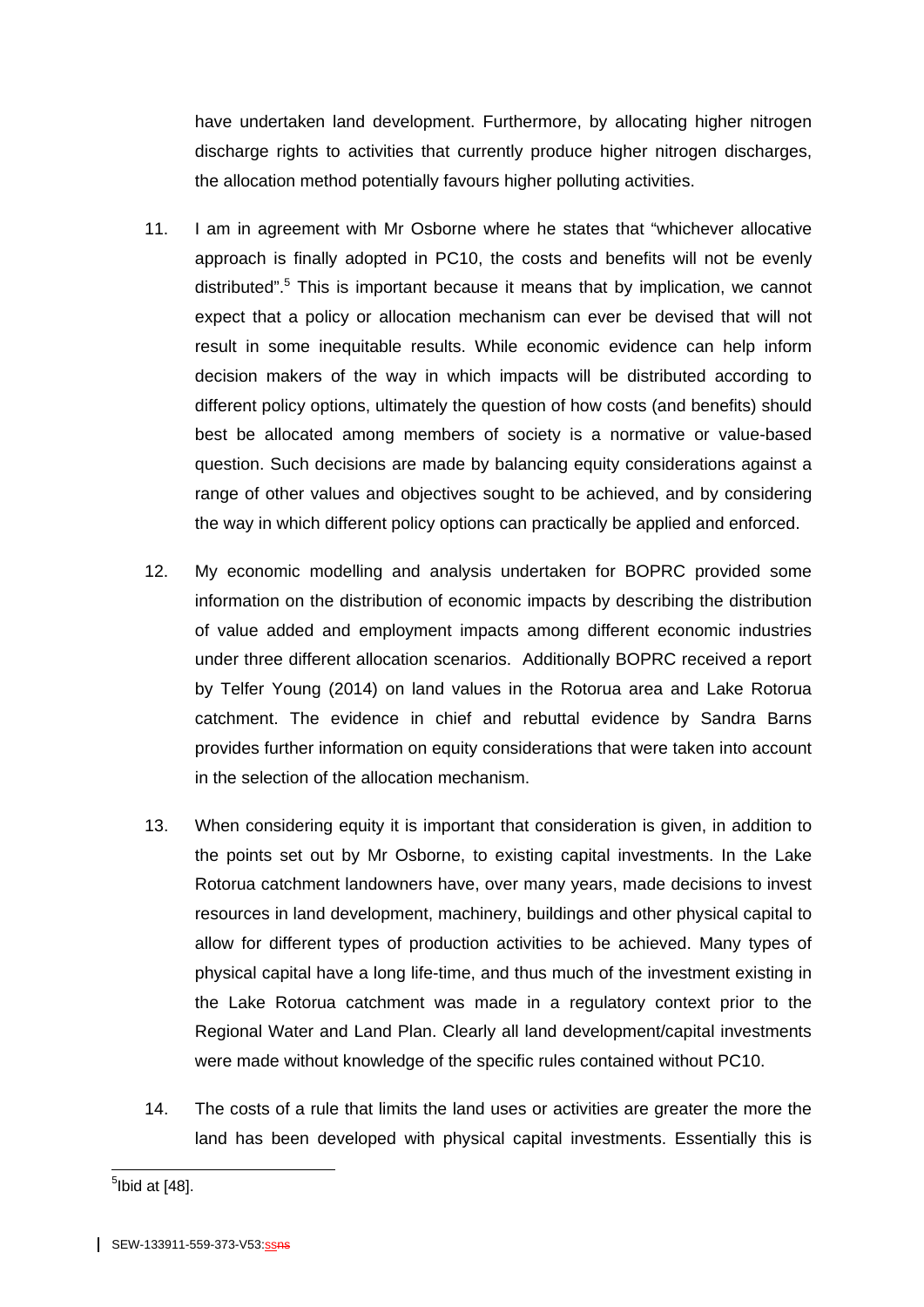because the rule restricts not only the use of the land for certain activities, but also the use of the existing physical capital for those activities. At the extreme, where the physical capital is quite specific to certain activities, and cannot be moved or employed elsewhere, it will become of little or no value to landowners. For these reasons the current patterns of land development and capital investment have important implications for the way in which the costs associated with reducing nitrogen loads will fall and the equity or fairness of alternative allocation mechanisms.

15. The Stakeholder Advisory Group (StAG) had regard to a broad set of principles and considerations set out in the Operative Regional Policy Statement. StAG also agreed on four principles for the allocation of nitrogen rights, including "existing investment (including in infrastructure, land value, cash investment and in nutrient loss mitigation) will be recognised." It is my opinion that the principles considered by the Stakeholder Advisory Group (StAG) provided a sufficiently broad and appropriate framework for consideration of equity issues.

#### **Efficiency**

- 16. Mr Osborne notes that while BOPRC's method of nitrogen allocation (i.e. the sector averages method termed the 'grandparenting' approach) was assessed in the Parsons et al and ME 2015 reports, he states that he does not believe that adequate importance has been identified or conferred to the level of the potential economic costs associated with the approach.<sup>6</sup> While noting that a grandparenting approach typically results in lower transaction costs,<sup>7</sup> he states that the converse of this approach is that there is an increased potential for the retention of economically inefficient land uses.
- 17. Mr Osborne explains why he believes the grandparenting approach will negatively impact on the viability for development of potentially highly productive land.<sup>8</sup> In short, persons who wish to develop currently underdeveloped land will need to purchase potentially expensive nitrogen trading rights. He states that these additional costs of operation are likely to render many of these sites unviable. "This in turn is less likely to result in an economically efficient outcome with this margin of cost representing the potential difference in efficiency".<sup>9</sup> At

 $\overline{a}$  $<sup>6</sup>$ Ibid at [33]</sup>  $7$ Ibid at  $\overline{[}34\overline{]}$  $^8$ lbid at  $[40]$ - $[42]$  $^9$ lbid at  $\overline{[42]}$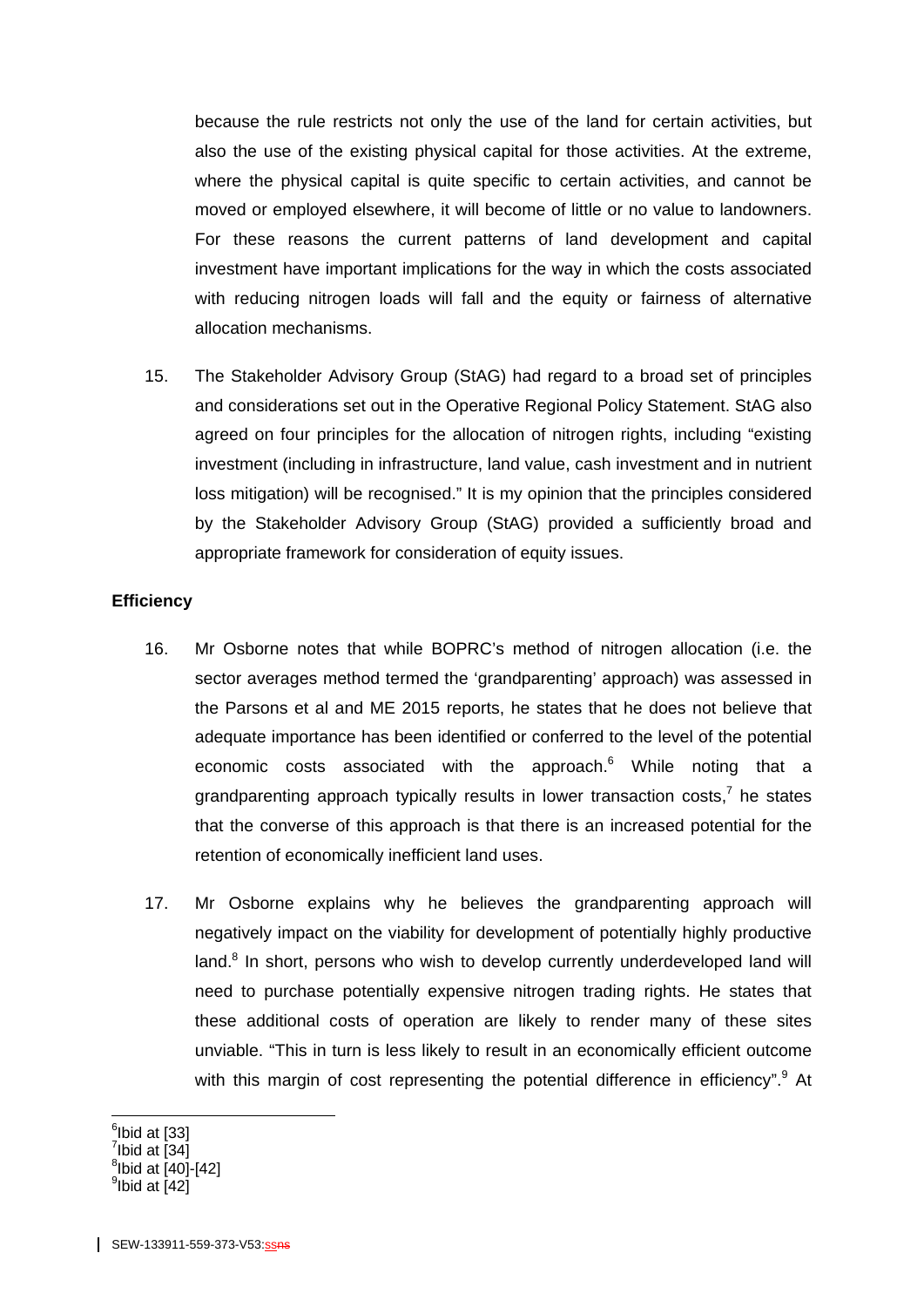paragraph 46 he concludes that "[a]n allocation based on pre-existing operations like that currently proposed in PC10 simply, in my opinion, serves to reinforce existing inefficiencies and create additional barriers to the Rotorua rural economy becoming more efficient in the long run."<sup>10</sup>

- 18. Efficiency is a cornerstone principle of economics. I understand it to mean providing for the greatest possible welfare given available resources. Human welfare is influenced not only by the ability to earn income and thus have access to economic products for consumption, but also a variety of other factors such as access to a high amenity environment, presence of social networks and connections, and so on. In the context of PC10, efficiency is particularly about employment of natural and other forms of capital in a way that maximises the value of agricultural and forestry production while at the same time meeting community water quality and other objectives.
- 19. Ultimately the extent to which an allocation mechanism will help to further (or hinder) efficiency strongly relates to the way in which the allocation influences the employment of land and other resources for economic production. The way in which primary production may change, including through land use change, under alternative allocation scenarios was considered in the farm systems modelling. This is explained in the evidence of Professor Graeme Doole. The direct changes derived in the farm systems modelling then formed an input to the modelling I undertook of district and regional economic impacts. I am satisfied that the farms systems changes that were provided to me gave sound information on the pathways the agricultural community may proceed with as a whole following nitrogen allocation.
- 20. As explained in my evidence in chief and the M.E 2011 report that I authored, the natural capital allocation scenario (Scenario 4) produced the same value added outcomes as the sector ranges scenario (Scenario 8), but a worse outcome when 50% trading frictions were imposed. My explanation of why this occurs is that, in order to meet water quality constraints, it is unlikely that all of the land in the catchment of the most highly productive class can be intensively farmed. Rather, in order to maximise primary production under water quality constraints, a likely scenario is 'pockets' of high intensity farming (with relatively high N losses), and other 'pockets' of low intensity land uses (with relatively low N losses).

 $\overline{a}$ 

 $10$ Ibid at [46].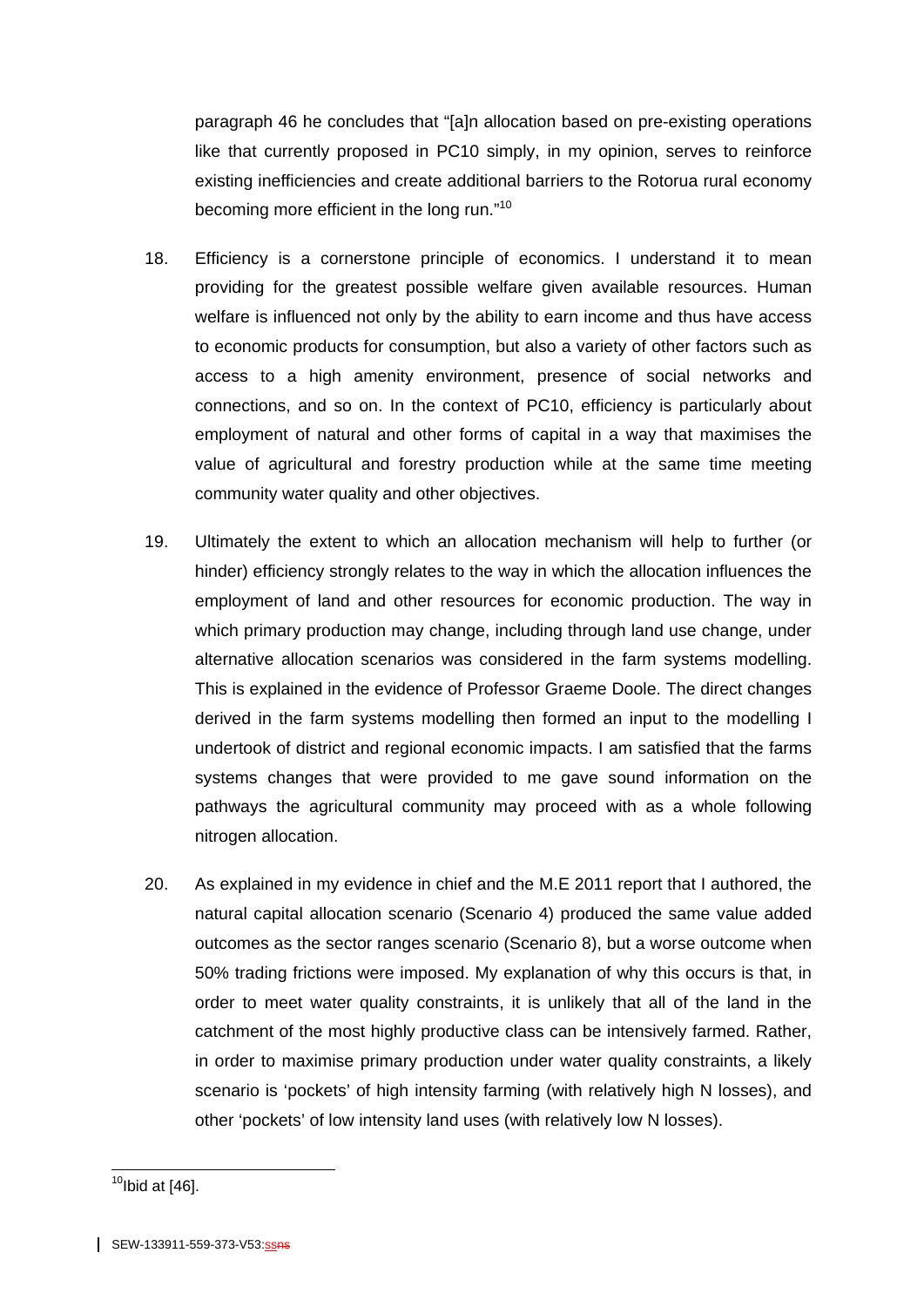- 21. When an allocation method results in a wide-spread allocation of nitrogen discharge rights across the catchment, the ability of intensive farming to occur anywhere within the catchment is reduced. Over time however, through trading, nitrogen rights can become concentrated in the ownership of some individuals or entities, providing more ability for intensive farming to occur. With this explanation in mind we can see why Scenario 8, which had a more even distribution of nitrogen allocation initially, performed more poorly than Scenario 4 when testing for the possibility of trading frictions. Essentially the level of intensive farming able to occur (i.e. dairy farming according to the farm systems modelled) was significantly less.
- 22. I also make the further observation regarding efficiency: If an allocation method is employed based entirely on natural capital, it will by its very nature give no consideration to other factors contributing to economic production. However, that is not the way in which land is utilised. Natural capital is an important component, but it is not the only one. The level of economic production that can be sustained on any land holding relates not only to the inherent natural capital of that land, but also the investments that have taken place on the land, the connections between that land and the wider economic system (e.g. its proximity to processing factories and its access to support services) and practical/legal aspects (e.g. land parcel size, existing land covenants). For these reasons the question of 'what is the most efficient land for economic production' is not strictly the same question as 'what is the land with the highest natural capital'? Given that pastoral and other primary activities have been occurring within the Lake Rotorua catchment for decades, we can expect that the current land use and development arrangements have evolved to reflect not only natural capital but also the distribution of other factors of production.
- 23. In summary: in the long term the particular allocation mechanism selected for PC10 is unlikely to have a material difference on the total level of primary production within the Lake Rotorua catchment. However, in the short-to-medium term, the sector range approach utilised by PC10 is likely to maintain production at higher levels compared to the natural capital-based approach favoured by Mr Osborne because:
	- The sector range approach takes into account a wider range of matters which contribute to economic production;